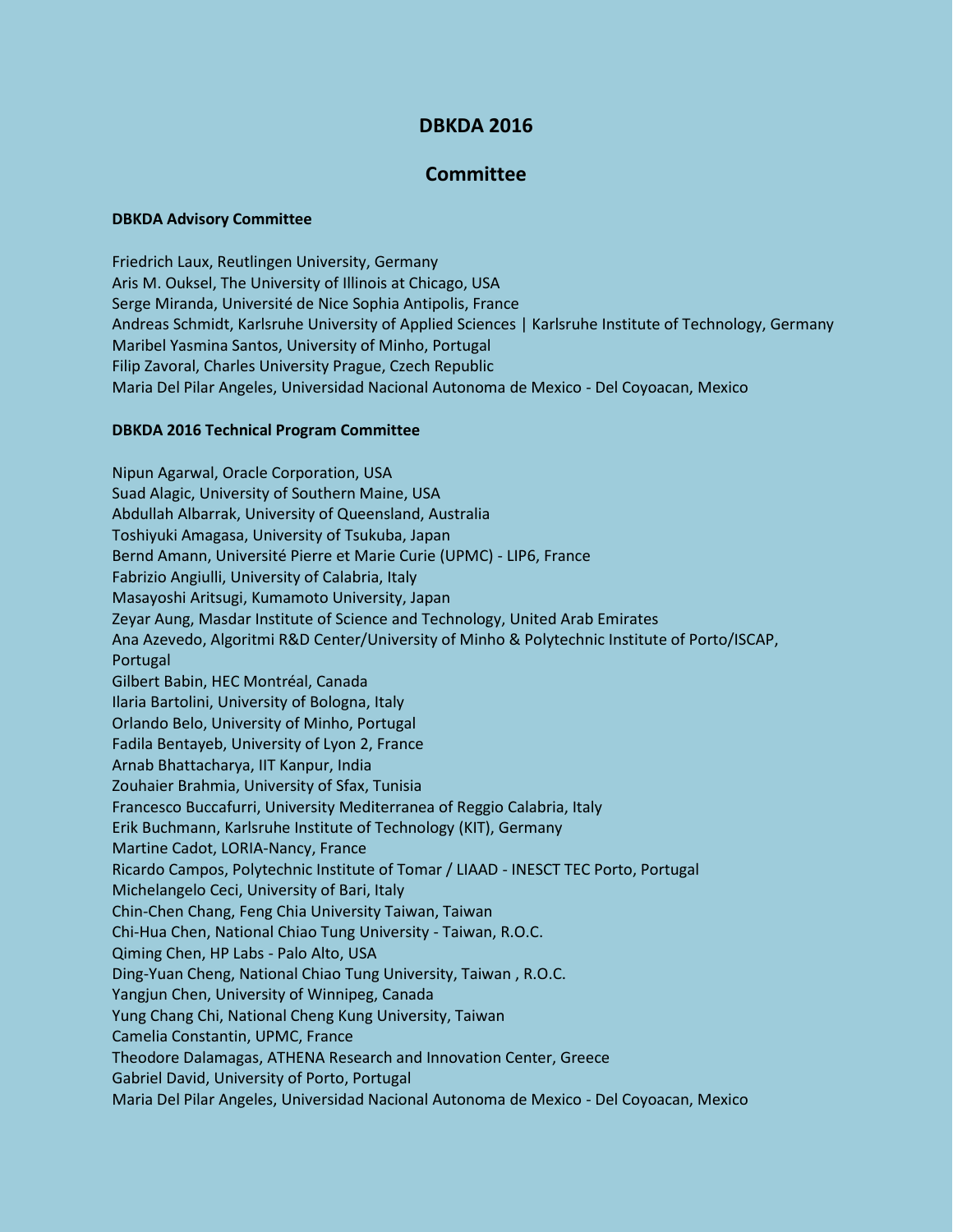Taoufiq Dkaki, IRIT - Toulouse, France Cédric du Mouza, CNAM - Paris, France Gledson Elias, Universidade Federal da Paraiba, Brazil Markus Endres, University of Augsburg, Germany Bijan Fadaeenia, Islamic Azad University- Hamedan Branch, Iran Feroz Farazi, University of Trento, Italy Manuel Filipe Santos, Algoritmi research centre / University of Minho, Portugal Sergio Firmenich, CONICET and LIFIA - Facultad de Informática, Universidad Nacional de La Plata, Argentina Ingrid Fischer, University of Konstanz, Germany Robert Gottstein, Technische Universität Darmstadt, Germany Michael Gowanlock, Massachusetts Institute of Technology, Haystack Observatory, USA Jerzy Grzymala-Busse, University of Kansas, USA Dirk Habich, TU Dresden, Germany Phan Nhat Hai, University of Oregon, USA Takahiro Hara, Osaka University, Japan Bingsheng He, Nanyang Technological University, Singapore Erik Hoel, Esri, USA Tobias Hoppe, Ruhr-University of Bochum, Germany Martin Hoppen, Institute for Man-Machine Interaction - RWTH Aachen University, Germany Wen-Chi Hou, Southern Illinois University at Carbondale, USA Hamidah Ibrahim, Universiti Putra Malaysia, Malaysia Dino Ienco, Irstea Montpellier, France Yasunori Ishihara, Osaka University, Japan Vladimir Ivancevic, University of Novi Sad, Serbia Savnik Iztok, University of Primorska, Slovenia Wassim Jaziri, ISIM Sfax, Tunisia Sungwon Jung, Sogang University - Seoul, Korea Vana Kalogeraki, Athens University of Economics and Business, Greece Konstantinos Kalpakis, University of Maryland Baltimore County, USA Mehdi Kargar, York University, Toronto, Canada Rajasekar Karthik, Geographic Information Science and Technology Group/Oak Ridge National Laboratory, USA Nhien An Le Khac, University College Dublin, Ireland Sadegh Kharazmi, RMIT University - Melbourne, Australia Peter Kieseberg, SBA Research, Austria Daniel Kimmig, Karlsruhe Institute of Technology, Germany Christian Kop, University of Klagenfurt, Austria Michal Kratky, VŠB - Technical University of Ostrava, Czech Republic Jens Krueger, Hasso Plattner Institute / University of Potsdam, Germany Bart Kuijpers, Hasselt University, Belgium Fritz Laux, Reutlingen University, Germany YoonJoon Lee, KAIST, South Korea Carson Leung, University of Manitoba, Canada Sebastian Link, The University of Auckland, New Zealand Chunmei Liu, Howard University, USA Corrado Loglisci, University of Bari, Italy Qiang Ma, Kyoto University, Japan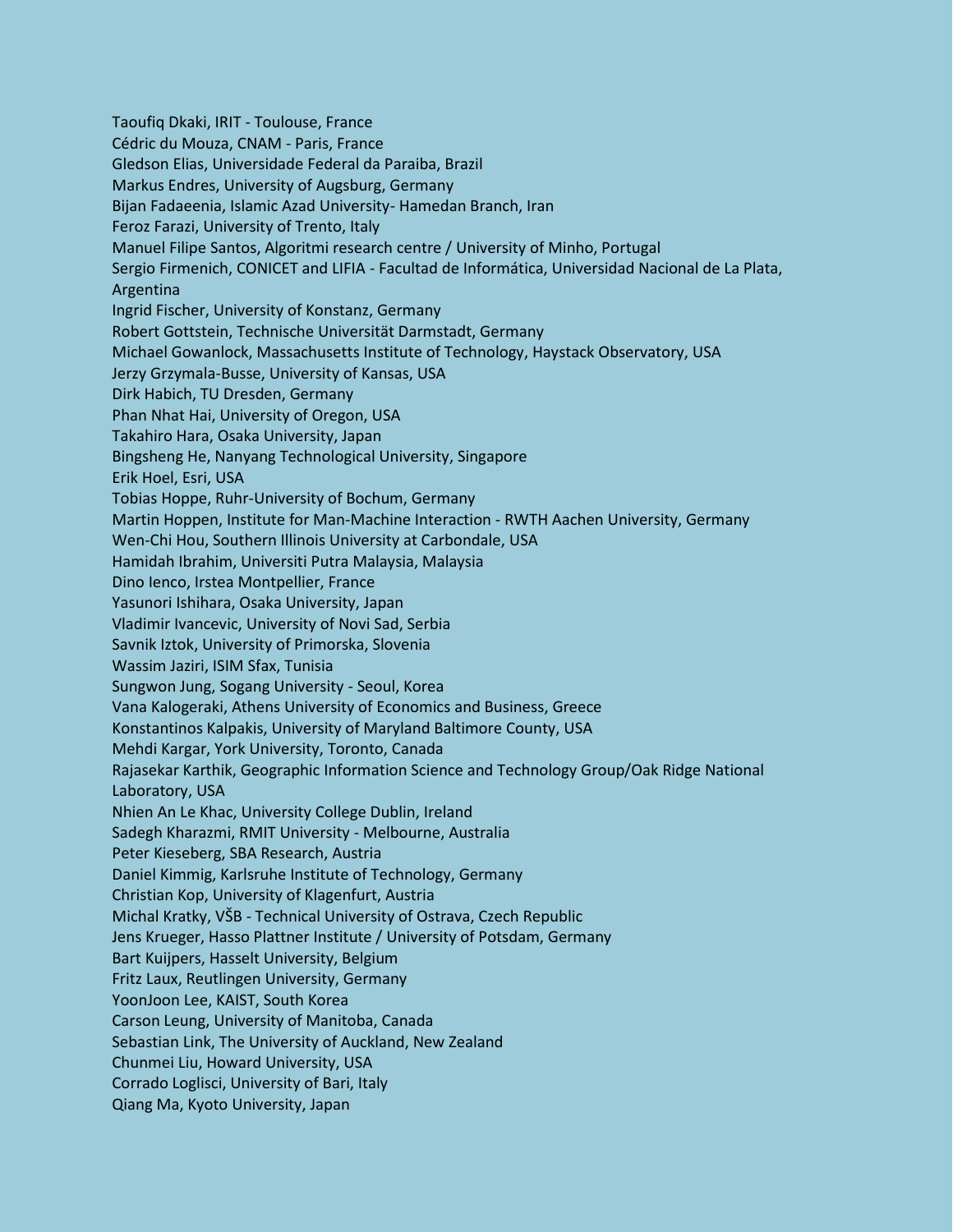Sebastian Maneth, University of Edinburgh, UK Murali Mani, University of Michigan - Flint, USA Gerasimos Marketos, University of Piraeus, Greece Michele Melchiori, Università degli Studi di Brescia, Italy Ernestina Menasalvas, Universidad Politécnica de Madrid, Spain Antonio Messina, Italian National Research Council - High Performances Computing and Networking Institute, Italy Elisabeth Métais, CEDRIC / CNAM - Paris, France Cristian Mihaescu, University of Craiova, Romania Serge Miranda, Université de Nice Sophia Antipolis, France Mehran Misaghi, Educational Society of Santa Catarina – Joinville, Brazil Mohamed Mkaouar, Sfax, Tunisia Jacky Montmain, LGI2P - Ecole des Mines d'Alès, France Yasuhiko Morimoto, Hiroshima University, Japan Franco Maria Nardini, ISTI-CNR, Italy Khaled Nagi, Alexandria University, Egypt Shin-ichi Ohnishi, Hokkai-Gakuen University, Japan Benoît Otjacques, LIST - Luxembourg Institute of Science and Technology, Luxembourg Aris M. Ouksel, The University of Illinois at Chicago, USA George Papastefanatos, Athena Research and Innovation Center, Greece Francesco Parisi, University of Calabria, Italy Alexander Pastwa, Ruhr-Universität Bochum, Germany Dhaval Patel, IIT-Roorkee, Singapore Przemyslaw Pawluk, York University - Toronto, Canada Bernhard Peischl, Softnet Austria | Institut für Softwaretechnologie | Technische Universität Graz, Austria Alexander Peter, AOL Data Warehouse, USA Alain Pirotte, University of Louvain (Louvain-la-Neuve), Belgium Pascal Poncelet, LIRMM, France Philippe Pucheral, University of Versailles & INRIA, France Ricardo Queirós, ESEIG-IPP, Portugal Mandar Rahurkar, Yahoo! Labs, USA Praveen R. Rao, University of Missouri-Kansas City, USA Peter Revesz, University of Nebraska-Lincoln, USA Mathieu Roche, TETIS, Cirad, France Miguel Romero, University of Chile, Chile Florin Rusu, University of California, Merced, USA Gunter Saake, Otto-von-Guericke-University Magdeburg, Germany Satya Sahoo, Case Western Reserve University, USA Fatiha Saïs, LRI (CNRS & Paris Sud University), France Emanuel Sallinger, University of Oxford, UK Abhishek Sanwaliya, Indian Institute of Technology - Kanpur, India Ismael Sanz, Universitat Jaume I - Castelló, Spain Maria Luisa Sapino, Università degli Studi di Torino, Italy M. Saravanan, Ericsson India Pvt. Ltd -Tamil Nadu, India Idrissa Sarr, Université Cheikh Anta Diop, Senegal Najla Sassi Jaziri, ISSAT Mahdia, Tunisia Andreas Schmidt, Karlsruhe University of Applied Sciences | Karlsruhe Institute of Technology, Germany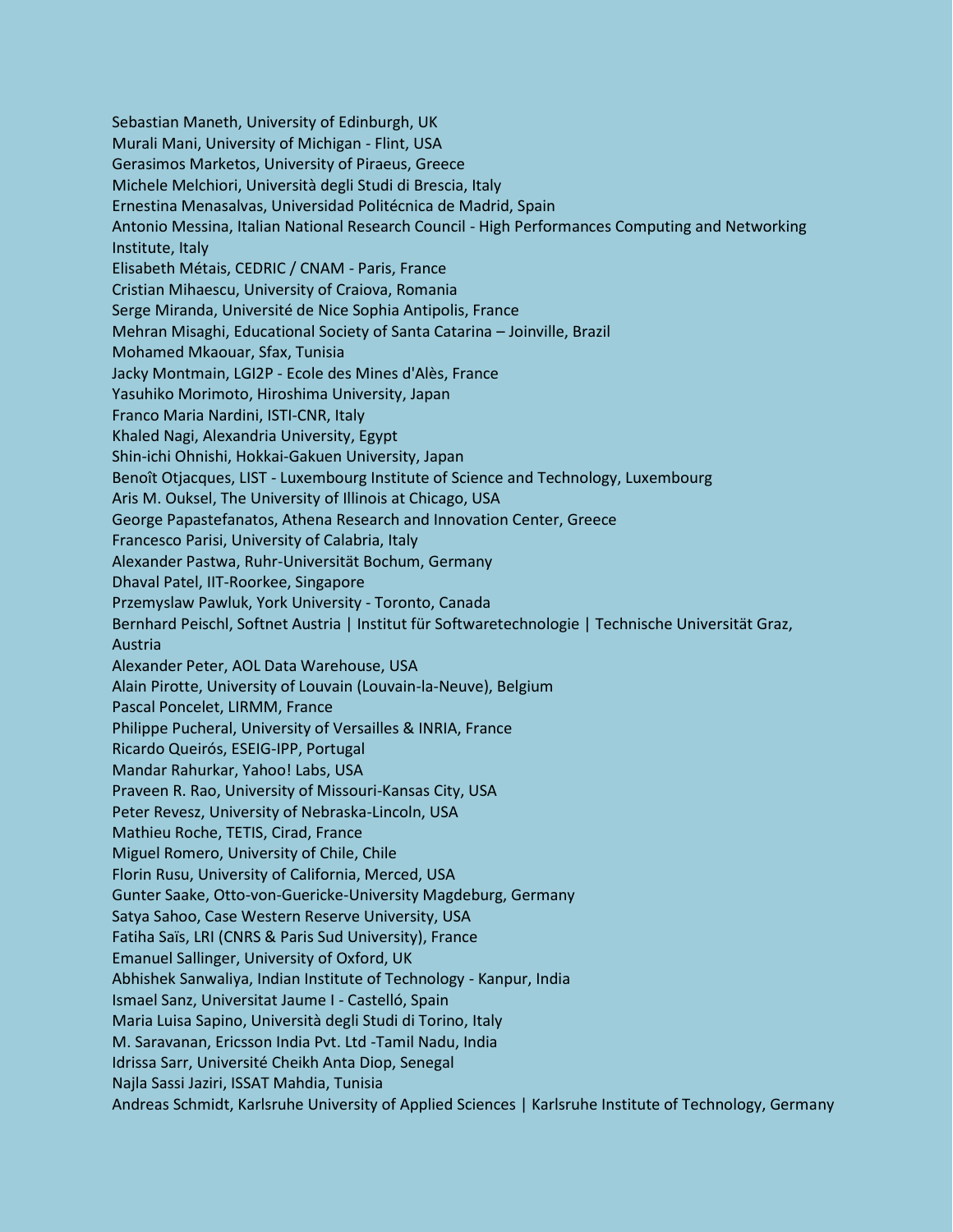Yong Shi, Kennesaw State University, USA Damires Souza, Federal Institute of Education, Science and Technology of Paraiba (IFPB), Brazil Lubomir Stanchev, California Polytechnic State University, San Luis Obispo, USA Ahmad Taleb, Najran University, Saudi Arabia Tony Tan, National Taiwan University, Taiwan Maguelonne Teisseire, Irstea - UMR TETIS, France Telesphore Tiendrebeogo, Polytechnic University of Bobo-Dioulasso, Burkina Faso Gabriele Tolomei, CNR, Italy Jose Torres-Jimenez, CINVESTAV 3C, Mexico Nicolas Travers, CNAM-Paris, France Thomas Triplet, Computer Research Institute of Montreal (CRIM), Canada Marina Tropmann-Frick, Christian-Albrechts-University of Kiel, Germany Robert Ulbricht, Robotron Datenbank-Software GmbH, Germany Marian Vajtersic, University of Salzburg, Austria Maurice van Keulen, University of Twente, Netherlands Genoveva Vargas, Solar | CNRS | LIG-LAFMIA, France Marcio Victorino, University of Brasília, Brazil Fan Wang, Microsoft Corporation - Bellevue, USA Zhihui Wang, Dalian University of Technology, China Kesheng (John) Wu, Lawrence Berkeley National Laboratory, USA Guandong Xu, Victoria University, Australia Maribel Yasmina Santos, University of Minho, Portugal Jin Soung Yoo, Indiana University-Purdue University - Fort Wayne, USA Feng Yu, Youngstown State University, USA Filip Zavoral , Charles University Prague, Czech Republic Wei Zhang, Amazon.com, USA Jiakui Zhao, State Grid Information & Telecommunication Gruop, China

## **GraphSM 2016 Advisory Committee**

Dimitar Hristovski, University of Ljubljana, Slovenia Andreas Schmidt, Karlsruhe University of Applied Sciences & Karlsruhe Institute of Technology, Germany Christian Krause, SAP Innovation Center Potsdam, Germany

## **GraphSM 2016 Technical Program Committee**

Khaled Ammar, University of Waterloo, Canada Blaz Fortuna, Jozef Stefan Institute, Slovenia Holger Giese, Hasso-Plattner-Institut, Germany Dimitar Hristovski, University of Ljubljana, Slovenia Yasunori Ishihara, Osaka University, Japan Christian Krause, SAP Innovation Center Potsdam, Germany Dejan Lavbic, University of Ljubljana, Slovenia Khaled Nagi, Alexandria University, Egypt Elena Ravve, Ort-Braude College - Karmiel, Israel Andreas Schmidt, Karlsruhe University of Applied Sciences & Karlsruhe Institute of Technology, Germany Jim Webber, Neo Technology, USA Tatjana Wezler, University of Maribor, Slovenia